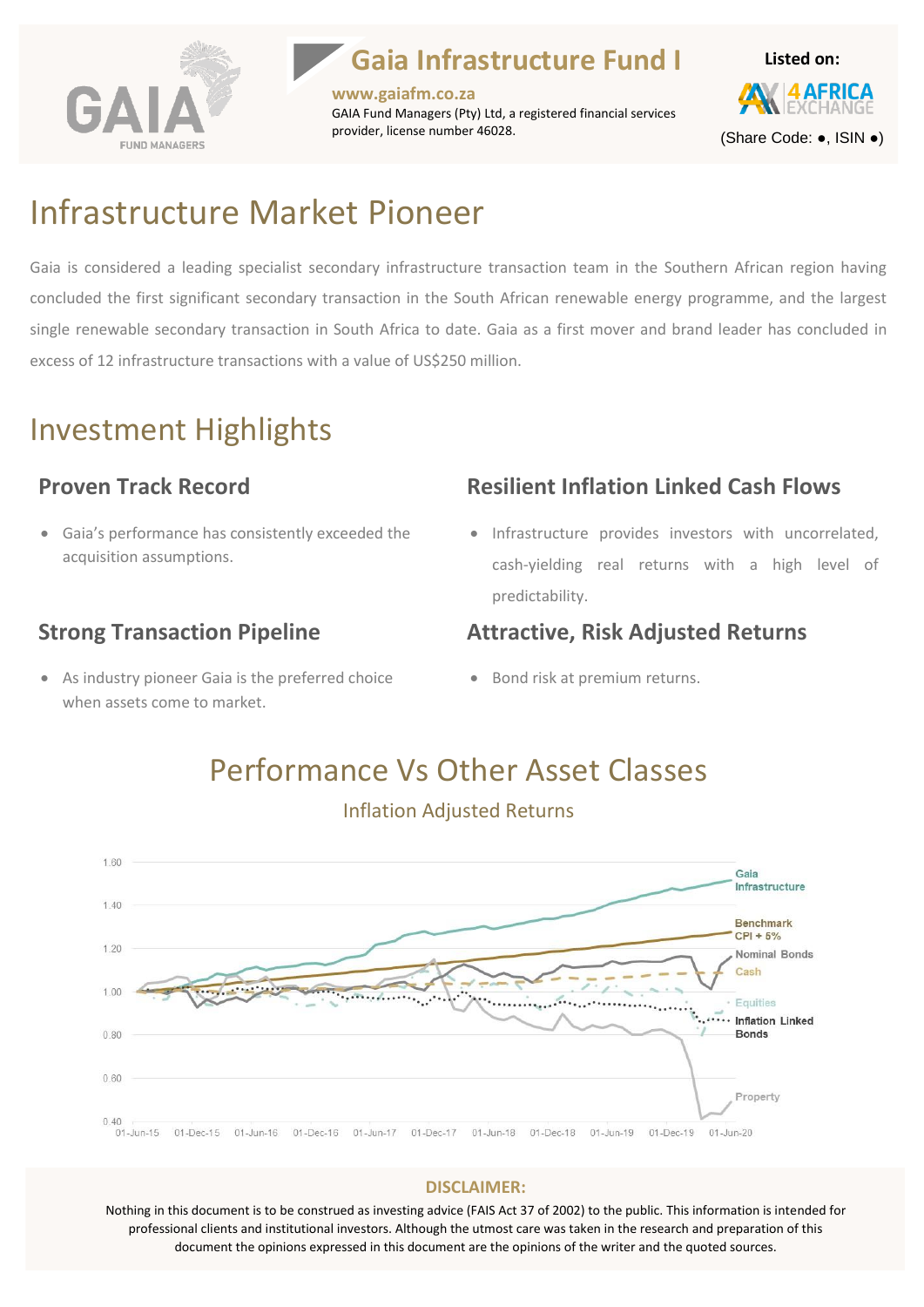### Investment Focus & Strategy



Focus on core infrastructure assets which are:

- 1. mature beyond their ramp-up phases,
- 2. functioning in established and transparent regulatory environments,
- 3. serving demographically and economically sound service areas,
- 4. long-lived with minimal obsolescence or technology risks, and
- 5. the cash flows enable instrument structuring

### Net of Fees Target Return

CPI + 7% ~ Target Return

CPI + 5% ~ Benchmark

## Structure & Classification

The fund is listed on the 4 Africa Exchange and is a Collective Investment Scheme compliant infrastructure fund with regards to the Collective Investment Schemes Control Act 2002 ("CIS Act") and Board Notice 90 of 2014 ("BN90") published by the Financial Services Board. The investor will hold non-equity securities (preference shares) as determined by sub-paragraph [12.b] of BN90 with an aggregate exposure limit of 10% to a single issuer in the investor's CIS fund.